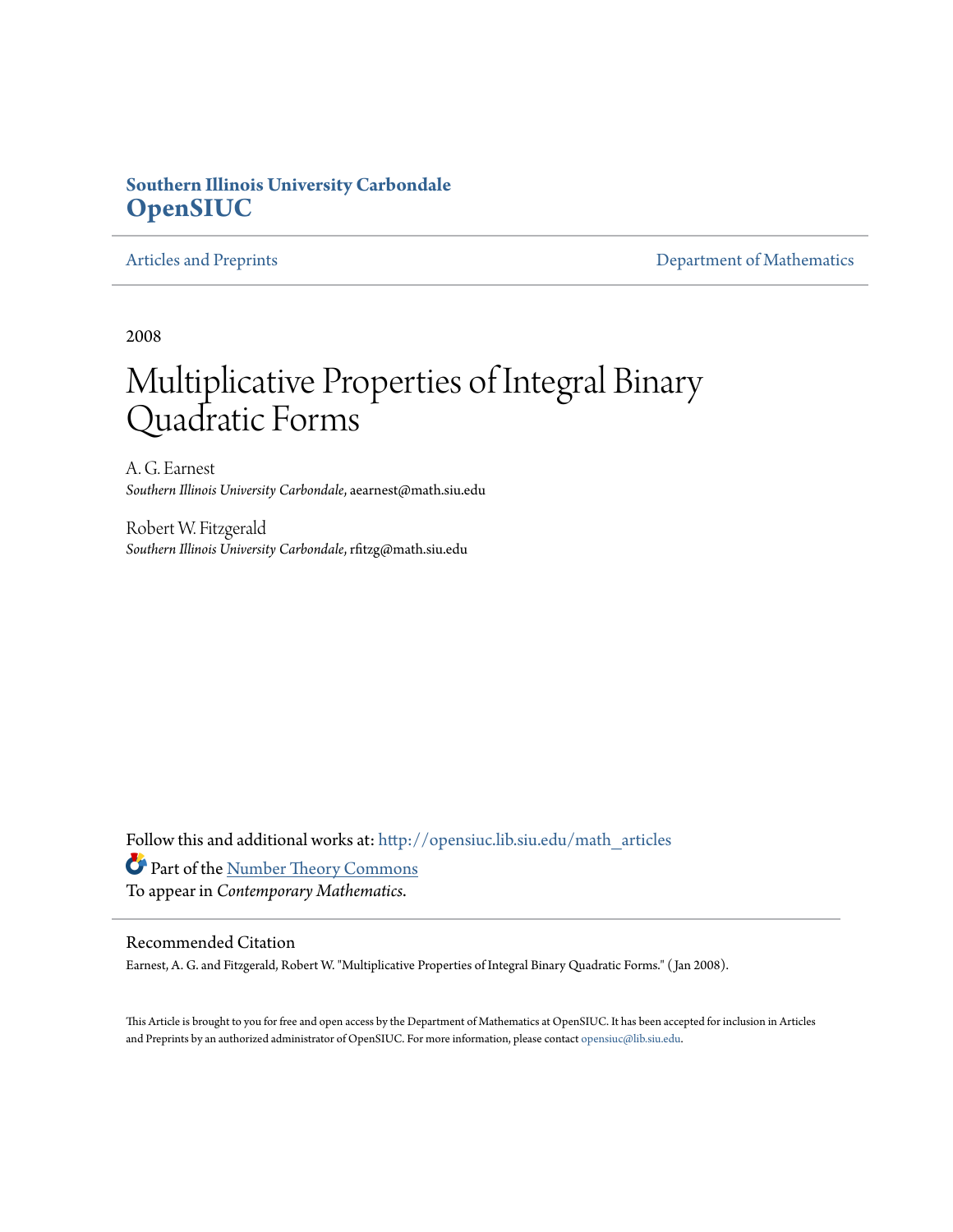### **Multiplicative Properties of Integral Binary Quadratic Forms**

A.G. Earnest and Robert W. Fitzgerald

Abstract. In this paper, the integral binary quadratic forms for which the set of represented values is closed under *k*-fold products, for even positive integers  $k$ , will be characterized. This property will be seen to distinguish the elements of odd order in the form class group of a fixed discriminant. Further, it will be shown that this closure under *k*-fold products can always be expressed by a *k*linear mapping from  $(\mathbb{Z}^2)^k$  to  $\mathbb{Z}^2$ . In the case  $k = 2$ , this resolves a conjecture of Aicardi and Timorin.

#### **1. Preliminaries**

Throughout this paper, the term *form* will always refer to a nondegenerate integral binary quadratic form  $ax_1^2 + bx_1x_2 + cx_2^2$ , which will be denoted simply by  $(a, b, c)$ . For a form f, let  $D(f)$  denote the set of values represented by f. The discriminant of  $f = (a, b, c)$  is  $\Delta_f = b^2 - 4ac \neq 0$ . It will be assumed here that all forms under consideration are either positive definite (if  $\Delta_f < 0$ ) or indefinite (if  $\Delta_f > 0$ ). Two forms f and g are equivalent, denoted  $f \sim g$ , if there is an integral transformation of determinant  $+1$  taking one form to the other. For a form f, [f] will denote the set of all forms equivalent to  $f$ .

A form  $(a, b, c)$  is said to be primitive if g.c.d. $(a, b, c) = 1$ . Classical Gaussian composition induces a binary operation on the equivalence classes of primitive forms of a fixed discriminant. For our purposes, the salient feature of the composition operation is that for primitive forms f, g of the same discriminant  $\Delta$ , there exist primitive forms  $\tilde{f}$ ,  $\hat{g}$  and h of discriminant  $\Delta$ , and a bilinear mapping  $\sigma : \mathbb{Z}^2 \times \mathbb{Z}^2 \to$  $\mathbb{Z}^2$  such that there is an identity of the type

(1.1) 
$$
\hat{f}(x)\hat{g}(y) = h(\sigma(x,y)),
$$

for all  $x, y \in \mathbb{Z}^2$ . In this case, we will write  $[f][g]=[h]$ . Under this operation, the set of equivalence classes of primitive forms of a fixed discriminant  $\Delta$  is a finite abelian group, called the form class group of discriminant  $\Delta$ , which will be denoted by  $\mathfrak{C}_{\Delta}$ . The identity element of  $\mathfrak{C}_{\Delta}$  is the class  $id_{\Delta}$  consisting of the forms that represent 1. If  $f = (a, b, c)$ , then  $[f]^{-1} = [f^{op}]$ , where  $f^{op} = (a, -b, c)$ . A detailed description of the composition operation can be found, for example, in [**6**]. A fresh

-c 2008 American Mathematical Society

<sup>2000</sup> *Mathematics Subject Classification.* Primary 11E16; Secondary 11E12, 11R29.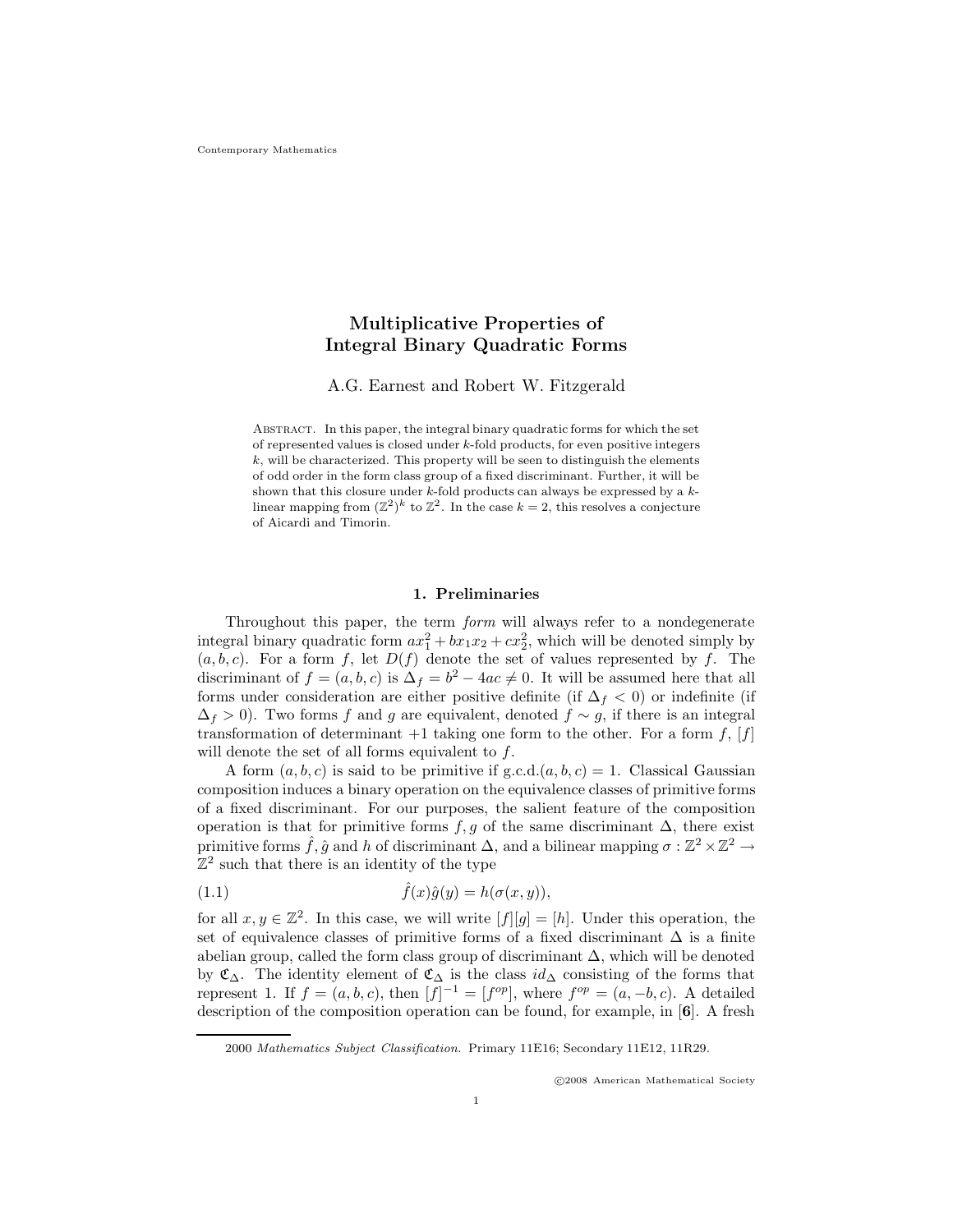perspective is given in the pioneering work of Bhargava [**5**], which has opened up new directions for broad generalizations of the classical theory.

For a form f, the notation  $D([f])$  will denote the set  $D(g)$  for any  $g \in [f]$ . If f and g are primitive forms that represent the integers  $k$  and  $\ell$ , respectively, then it can be seen from (1.1) that the forms in the equivalence class  $[f][g]$  represent the product  $k\ell$ ; that is,

$$
(1.2) \tD(f)D(g) \subset D([f][g]).
$$

Let f be a primitive form. Note that  $D(f^{op}) = D(f)$ , since  $f^{op}(x_1, x_2) =$  $f(x_1, -x_2)$ . So  $D(f)D(f)D(f) = D(f)D(f^{\text{op}})D(f) = D([f])D([f]^{-1})D([f])$  ⊆  $D([f])$ , where the final containment follows from (1.2). So

$$
(1.3) \t D(f)D(f)D(f) \subseteq D(f)
$$

for all primitive forms f. That is, the three-fold product of integers represented by  $f$  is again an integer represented by  $f$ . That this property extends to all, not necessarily primitive, forms can be seen by writing  $f = c_f f_0$  where  $f_0$  is primitive and applying  $(1.3)$  to  $f_0$ . This property was observed by Arnold [4], who refers to it as the *tri-group* property. In fact, this property appears in an earlier paper of Goins  $[8]$ , where it is derived from a triple product formula for certain  $2 \times 2$ matrices. Moreover, it is shown in both [**4**] and [**8**] that there exists a 3-linear mapping  $\sigma : \mathbb{Z}^2 \times \mathbb{Z}^2 \times \mathbb{Z}^2 \to \mathbb{Z}^2$  such that

(1.4) 
$$
f(x)f(y)f(z) = f(\sigma(x, y, z))
$$

for  $x, y, z \in \mathbb{Z}^2$ .

#### **2. Background**

The classical identity

(2.1) 
$$
(x_1^2 + dx_2^2)(y_1^2 + dy_2^2) = (x_1y_1 + dx_2y_2)^2 + d(x_1y_2 - x_2y_1)^2
$$

shows that certain forms f (in this case, those of the type  $f = (1, 0, d)$ ) have the property that their represented value set  $D(f)$  is closed under products (that is,  $D(f)$  forms a multiplicative semigroup). Arnold initiated the systematic study of forms with this property, which he referred to as *perfect* forms, in [**4**]. In subsequent papers [**1**], [**2**] and [**3**], Aicardi and Timorin have investigated several related conditions that produce such forms. In [**7**], we have shown that the primitive forms f for which  $D(f)$  is closed under products are precisely those for which  $|f|^3 = 1$  in  $\mathfrak{C}_{\Delta}$ . The results for primitive forms are summarized in the following statement.

Proposition 2.1. *Let* f *be a primitive form of discriminant* Δ*. The following are equivalent:*

- (1) D(f) *is closed under products.*
- (2)  $[f]^3 = 1$  *in*  $\mathfrak{C}_{\Delta}$ .
- (3) *There exist*  $\alpha, \beta, \gamma, \delta \in \mathbb{Z}$  *such that*

$$
f = (\alpha^2 - \gamma \delta, \alpha \gamma - \beta \delta, \gamma^2 - \alpha \beta).
$$

(4) *There exists a bilinear mapping*  $\sigma : \mathbb{Z}^2 \times \mathbb{Z}^2 \to \mathbb{Z}^2$  *such that* 

$$
f(x)f(y) = f(\sigma(x, y))
$$

*for all*  $x, y \in \mathbb{Z}^2$ .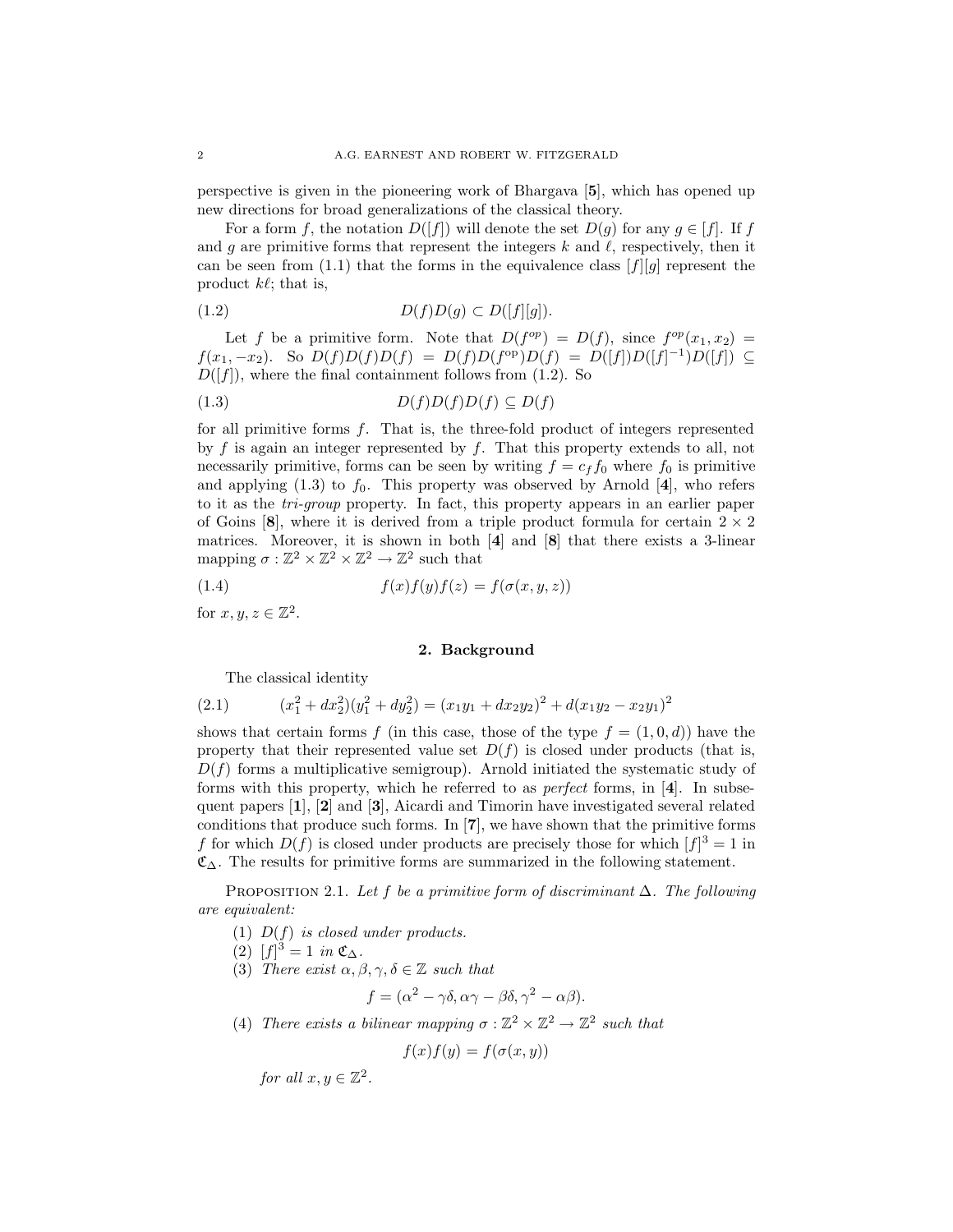SKETCH OF PROOF. The equivalence of  $(1)$  and  $(2)$  appears in Corollary 2.4 of [**7**]. (2)  $\Rightarrow$  (3) can be deduced by direct computation using the characterization of composition given by Bhargava [5]. (3)  $\Rightarrow$  (4) follows by considering the mapping  $\sigma : \mathbb{Z}^2 \times \mathbb{Z}^2 \to \mathbb{Z}^2$  defined coordinatewise by the equations  $\sigma(x, y)_1 = \alpha x_1 y_1 +$  $\gamma x_1y_2 + \gamma x_2y_1 + \beta x_2y_2$  and  $\sigma(x, y)_2 = -\delta x_1y_1 - \alpha x_1y_2 - \alpha x_2y_1 - \gamma x_2y_2$ . (4)  $\Rightarrow$  (1) is clear. is clear.

For convenience, we will refer to a (not necessarily primitive) form  $f$  as being *multiplicative*, *parametrizable* or *normed* if the condition (1), (3) or (4) of Proposition 2.1, respectively, is satisfied for f. As the argument for  $(3) \Rightarrow (4)$  above does not depend on primitivity, the following implications hold in general:

(2.2) parametrizable  $\Rightarrow$  normed  $\Rightarrow$  multiplicative.

Proposition 2.1 shows that the converses of both of these implications are also true when we restrict to primitive forms. We will see in section 4 that the converse of the second implication is always true (see Theorem 4.2), as conjectured by Aicardi and Timorin [**3**]. However, an example appearing in section 5 shows that the converse of the first implication is not true in general.

In the rest of this paper, a general form f will be written as  $f = c_f f_0$ , where  $c_f$  is the g.c.d. of the coefficients of f and  $f_0$  is primitive. The main result of [7] is:

THEOREM 2.2. f *is multiplicative if and only if*  $c_f \in D(f_0) \cup D([f_0]^3)$ .

From this result, we obtain the equivalence of the three conditions in (2.2) for the case of diagonal forms.

Corollary 2.3. *Let* f *be a diagonal form. The following are equivalent:*

- (1) f *is multiplicative.*
- (2)  $c_f \in D(f_0)$ .
- (3) f *is parametrizable.*
- (4) f *is normed.*

PROOF. (1)  $\Rightarrow$  (2): Since  $f_0$  is diagonal,  $f_0^{op} = f_0$  and so  $[f_0]^3 = [f_0][f_0^{op}][f_0] =$  $[f_0][f_0]^{-1}[f_0] = [f_0].$  (2)  $\Rightarrow$  (3): Let  $f_0 = (a, 0, c)$ . Since  $c_f \in D(f_0)$ , there exist  $u, v \in \mathbb{Z}$  such that  $c_f = au^2 + cv^2$ . Taking  $\alpha = au, \beta = -cu, \gamma = cv, \delta =$  $-a\upsilon$  produces the desired parametrization of f. The remaining implications are clear. clear.

In the remaining three sections of this paper, we will consider each of the properties in (2.2) in more detail. The discussion of multiplicative and normed forms will be set in the more general context of k-fold products for arbitrary nonnegative even integers k.

#### **3. Multiplicative forms**

Throughout this section,  $k$  and  $\ell$  will denote nonnegative integers.

DEFINITION. A form f is *k-multiplicative* if

$$
a_1, a_2, \ldots, a_k \in D(f) \Longrightarrow a_1 a_2 \cdots a_k \in D(f).
$$

When  $k = 0$  we take the empty product to be 1. Thus 0-multiplicative simply means  $1 \in D(f)$ .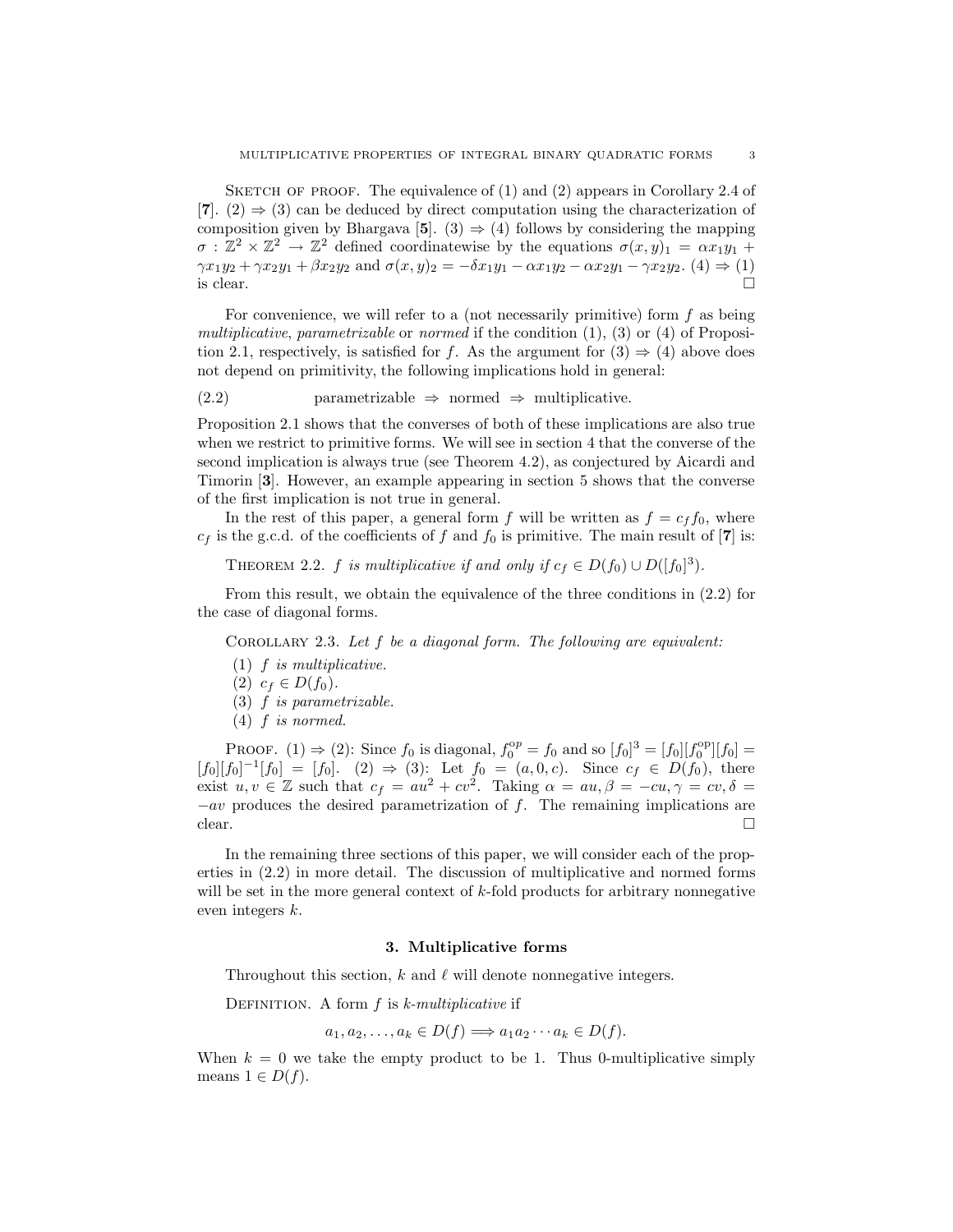PROPOSITION 3.1. (1) If f is k-multiplicative then f is  $(k+2)$ -multiplicative. (2) *Every form* f *is* k*-multiplicative for each odd* k*.*

PROOF. (1) For any  $a_1, a_2, \ldots, a_{k+2} \in D(f)$ ,  $a_1 a_2 \cdots a_k \in D(f)$ , since f is kmultiplicative. Then  $(a_1a_2 \cdots a_k)a_{k+1}a_{k+2}$  is a product of three elements of  $D(f)$ and so is in  $D(f)$  by (1.3).

(2) Each f is 1-multiplicative by definition. Apply (1).  $\Box$ 

Thus, in the remainder of this paper we will only be interested in the property  $k$ -multiplicative when k is even. The main theorem characterizing forms with this property is the following, which generalizes Theorem 2.3 of our previous paper [**7**].

Theorem 3.2. *Let* k *be even. The following are equivalent:*

- (1) f *is* k*-multiplicative.*
- (2) *There exists a prime p with*  $p \in D(f_0)$  *and*  $c_f^k p^k \in D(f)$ *.*
- (3)  $c_f^{k-1} \in D([f_0]^{\ell+1})$ , for some even  $\ell, 0 \leq \ell \leq k$ .

The main step in the proof of this theorem is contained in the following lemma.

LEMMA 3.3. Let  $k$  be even. Suppose  $f_0$  is a primitive form,  $p$  is a prime, and  $d \in \mathbb{Z}$  with  $p \in D(f_0)$  and  $dp^k \in D(f_0)$ . Then  $d \in D([f_0]^{\ell+1})$  for some even  $\ell$ ,  $0 \leq \ell \leq k$ .

For the proof of this lemma, it is convenient to recall the key lemma (Lemma 2.2) of our previous paper [**7**].

Lemma 3.4. *Let* g *and* h *be primitive integral binary quadratic forms of the same discriminant*  $\Delta$ *, let* p *be an odd prime and* n *an integer.* If  $p \in D(q)$  *and*  $np \in D(h)$ , then either  $n \in D([g][h])$  or  $n \in D([g^{op}][h])$ .

PROOF OF LEMMA 3.3. The result is clear if  $k = 0$  so suppose  $k > 0$ . We can assume that k is the least positive, even integer with  $dp^k \in D(f_0)$ .

**Claim:**  $dp^{k-j} \in D([f_0]^{j+1})$ , for  $0 \le j \le k$ .

We prove this by induction; the case  $j = 0$  is our hypothesis. Say  $j > 0$ and suppose  $dp^{k-j} \in D([f_0]^{j+1})$ . Lemma 3.4, with  $g = f_0$ ,  $[h] = [f_0]^{j+1}$  and  $n = dp^{k-j-1}$ , gives  $dp^{k-j-1} \in D([f_0]^{j+2}) \cup D([f_0]^{j})$ . If  $dp^{k-(j+1)} \in D([f_0]^{j+2})$  then we have completed the induction argument and we are done. So suppose

$$
dp^{k-j-1} \in D([f_0]^j).
$$

Let m be the least positive integer such that  $dp^{k+m-2j-1} \in D([f_0]^m)$ . Note that this occurs if  $m = j$ . And if  $m = 1$  then we have contradicted the minimality of k (as  $j > 0$ ). Hence  $1 < m \le j$ . Lemma 3.4, with  $g = f_0$ ,  $[h] = [f_0]^m$  and  $n = dp^{k+m-2j-2}$ , gives

$$
dp^{k+m-2j-2} \in D([f_0]^{m+1}) \cup D([f_0]^{m-1}).
$$

Now  $dp^{k+(m-1)-2j-1} \in D([f_0]^{m-1})$  contradicts the minimality of m. Hence we have:

$$
dp^{k-(j+1)} = dp^{j-m+1} \cdot p^{k+m-2j-2} \in D([f_0]^{j-m+1})D([f_0]^{m+1}) \subset D([f_0]^{j+2}),
$$

which completes the induction proof of the **Claim**.

Taking  $j = k$  in the **Claim** gives  $d \in D([f_0]^{k+1})$ .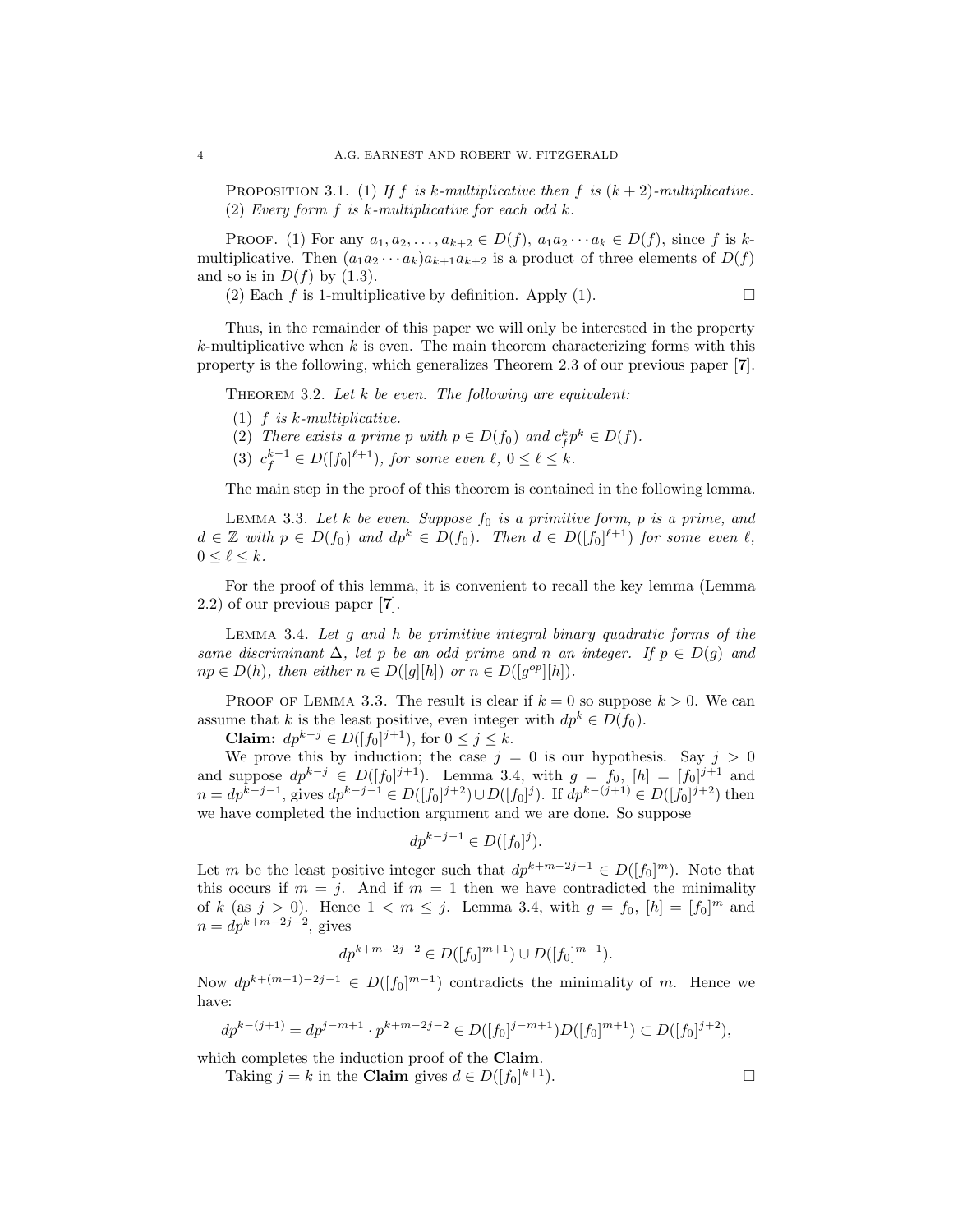PROOF OF THEOREM 3.2. (1)  $\Rightarrow$  (2) is clear:  $f_0$  represents a prime p since  $f_0$  is primitive; take each  $a_i = c_f p$  in the definition.  $(2) \Rightarrow (3)$  is Lemma 3.3, as  $c_f^{k-1}p^k \in D(f_0)$ . For  $(3) \Rightarrow (1)$ , let  $c_f a_i \in D(f)$  for  $1 \leq i \leq k$ . Let  $2s = k - \ell$ . Then

$$
\prod_{i=1}^{k} a_i = (a_1 a_2 a_3) \cdots (a_{3s-2} a_{3s-1} a_{3s}) a_{3s+1} a_{3s+2} \cdots a_k
$$

is in  $D([f_0]^{s+(k-3s)}) = D([f_0]^{\ell}) = D([f_0]^{-\ell})$ , where we have used  $(1.3)$  to conclude that each product of three  $a_i$ 's is again in  $D(f_0)$ . Hence, by (3),

$$
c_f^{k-1} \prod_{i=1}^k a_i \in D([f_0]^{\ell+1}) D([f_0]^{-\ell}) \subset D(f_0)
$$

and so

$$
\prod_{i=1}^k (c_f a_i) \in c_f D(f_0) = D(f).
$$

This completes the proof.  $\Box$ 

When f is primitive (and so  $c_f = 1$ ), condition (3) says  $[f]^{\ell+1} = 1$ . We thus get:

COROLLARY 3.5. Let f be a primitive form of discriminant  $\Delta$  and let k be *even. The following are equivalent:*

- (1) f *is* k*-multiplicative.*
- (2) *There is a prime*  $p \in D(f)$  *with*  $p^k \in D(f)$ *.*
- (3) *The order of*  $[f] \in \mathfrak{C}_{\Delta}$  *is odd and at most*  $k + 1$ *.*

DEFINITION. Let  $k$  be even. A form  $f$  is *strictly k-multiplicative* if  $f$  is  $k$ multiplicative but not  $\ell$ -multiplicative for any even  $\ell, 0 \leq \ell < k$ .

COROLLARY 3.6. Let f be a primitive form of discriminant  $\Delta$  and let k be *even. The following are equivalent:*

- (1) f *is strictly* k*-multiplicative.*
- (2) *There is a prime*  $p \in D(f)$  *such that*  $p^k \in D(f)$  *but*  $p^{\ell} \notin D(f)$  *for even*  $\ell$ *,*  $0 \leq \ell < k$ .
- (3) *The order of*  $[f] \in \mathfrak{C}_{\Delta}$  *is*  $k + 1$ *.*

#### **4. Normed forms**

Throughout this section,  $n$  will denote a positive integer. To simplify notation, let  $V = \mathbb{Z} \times \mathbb{Z}$ . A map  $\sigma : V^n \to V$  is *n*-linear if it is linear in each coordinate.

DEFINITION. A form f is *n-normed* if there exists n-linear  $\sigma: V^n \to V$  such that

$$
f(v_1)f(v_2)\cdots f(v_n)=f(\sigma(v_1,v_2,\ldots,v_n)),
$$

for all  $v_1, v_2, \ldots, v_n \in V$ .

Note that a form is 2-normed by this definition if and only if it is normed, in the terminology introduced in section 2. For example, the identity (2.1) shows that forms of the type  $(1, 0, d)$  are 2-normed.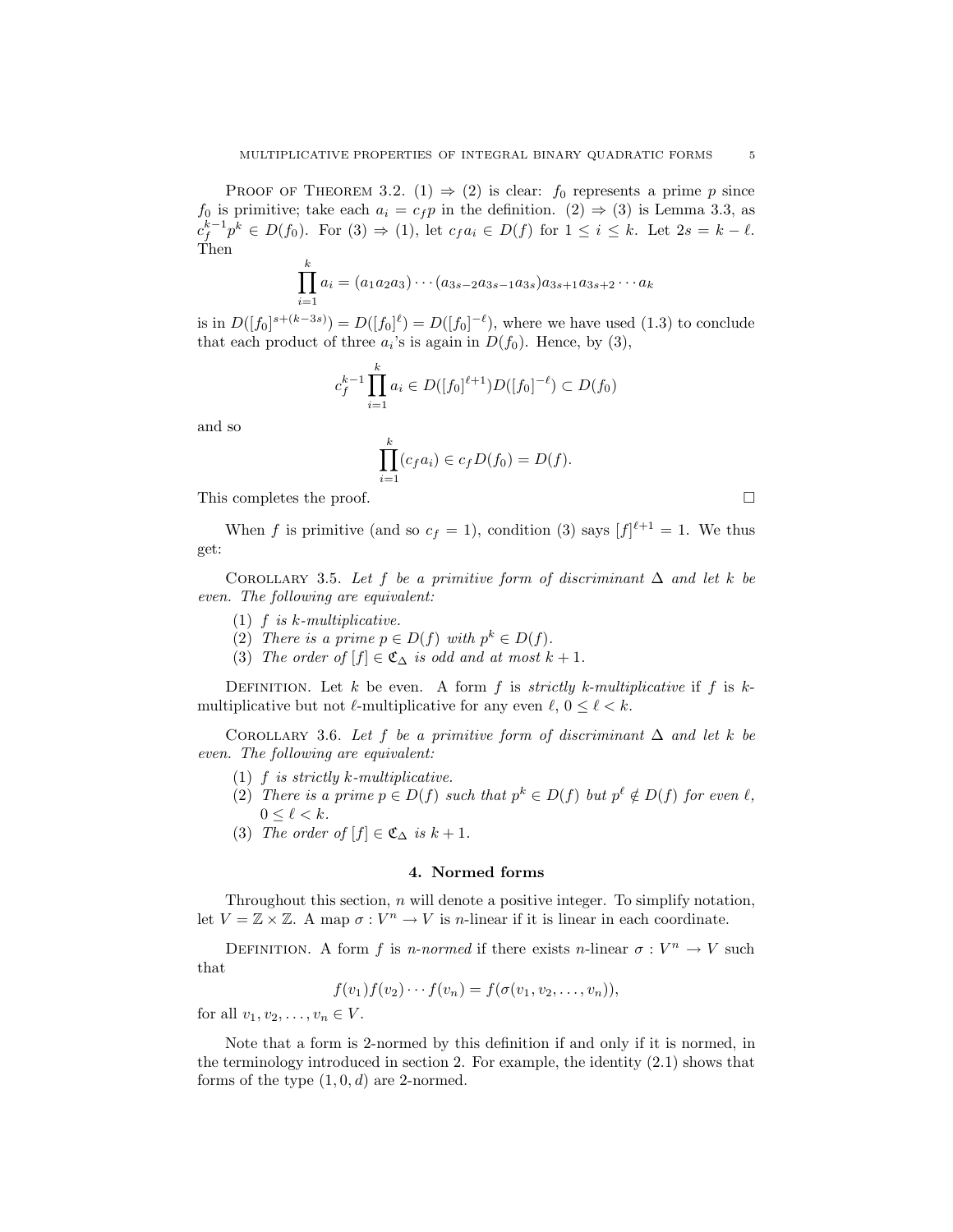Lemma 4.1. (1) *Every form* f *is* 3*-normed.*

(2) *Suppose*  $f_1, f_2, \ldots, f_n, g$  are primitive forms of discriminant  $\Delta$ . If  $\prod_{i=1}^n [f_i] =$ [g] *in*  $\mathfrak{C}_{\Delta}$  *then there exists n*-linear  $\sigma : V^n \to V$  *such that* 

$$
f_1(v_1)f_2(v_2)\cdots f_n(v_n)=g(\sigma(1,v_2,\ldots,v_n)),
$$

*for all*  $v_1, v_2, \ldots v_n \in V$ *.* 

PROOF.  $(1)$  This follows from  $(1.4)$ .

(2) We use induction on *n*. When  $n = 1$  we have  $f_1 \sim g$ . So there is  $M \in$  $SL_2(\mathbb{Z})$  such that  $f_1(v) = g(Mv)$  for all  $v \in \mathbb{Z}$  (viewed as a column vector). Set  $\sigma(v) = Mv.$ 

Let h be a primitive form such that  $\prod_{i=1}^{n-1} [f_i] = [h]$ . By induction, there is  $(n-1)$ -linear  $\tau$  such that

$$
f_1(v_1)f_2(v_2)\cdots f_{n-1}(v_{n-1})=h(\tau(v_1,v_2,\ldots,v_{n-1})).
$$

We have  $[f_n][h] = [g]$  in  $\mathfrak{C}_{\Delta}$ . By (1.1) there exist forms  $f'_n \in [f_n], h' \in [h]$  and  $g' \in [g]$  and a bilinear mapping  $\gamma : V^2 \to V$  such that  $f'_n(v_n)h'(w) = g'(\gamma(v_n, w))$ . And there exist isometries  $\beta_i : V \to V$  such that  $f(v) = f'_n(\beta_1(v)), h(v) = h'(\beta_2(v))$ and  $g(v) = g'(\beta_3(v))$ , for all  $v \in V$ . Then

$$
f_n(v_n)h(w) = g(\beta_3(\gamma(\beta_1(v_n), \beta_2(w))))
$$

Let  $\nu : V^2 \to V$  be given by  $\nu(v, w) = \beta_3(\gamma(\beta_1(v), \beta_2(w)))$ . Clearly  $\nu$  is bilinear. We obtain:

$$
f_1(v_1)f_2(v_2)\cdots f_{n-1}(v_{n-1})f_n(v_n) = f(v_n)h(\tau(v_1, v_2, \ldots, v_{n-1}))
$$
  
=  $g(\nu(v_n, \tau(v_1, v_2, \ldots, v_{n-1})).$ 

Clearly  $\sigma(v_1, v_2, \ldots, v_n) = \nu(v_n, \tau(v_1, \ldots, v_{n-1}))$  is *n*-linear.

THEOREM 4.2. Let  $k \geq 2$  be an even integer. A form f is k-multiplicative iff *it is* k*-normed.*

PROOF. Clearly k-normed implies k-multiplicative. So suppose  $f$  is k-multiplicative. By Theorem 3.2,  $c_f^{k-1} \in D([f_0]^{\ell+1})$ , for some even  $\ell \leq k$ . Pick  $g \in [f_0]^{\ell+1}$ and suppose  $g(u) = c_f^{k-1}$ , where  $u \in V$ . Write  $k - \ell = 2s$ .

Now by Lemma 4.1 (1), there exists 3-linear  $\beta$  such that

$$
f_0(v_1)f_0(v_2)f_0(v_3) = f_0(\beta(v_1, v_2, v_3)).
$$

For  $v = (x, y) \in V$ , let  $v' = (x, -y)$ . Now

$$
[g^{op}][f_0]^s[f_0]^{k-3s} = [f_0]^{-(\ell+1)}[f_0]^{\ell} = [f_0^{op}],
$$

in  $\mathfrak{C}_{\Delta}$ . Hence, by Lemma 4.1 (2), there exists  $(k-2s+1)$ -linear  $\tau$  such that

$$
g^{op}(z)\prod_{j=1}^s f_0(w_j)\prod_{i=3s+1}^k (v_i) = f_0^{op}(\tau(z, w_1, \ldots w_s, v_{3s+1}, \ldots v_k)).
$$

We have:

$$
c_f^{k-1} f(v_1) f(v_2) \cdots f(v_k) = g^{op}(u') \prod_{j=1}^s f_0(\beta(v_{3j-2}, v_{3j-1}, v_{3j})) \prod_{i=3s+1}^k f_0(v_i)
$$
  
=  $f_0(\tau(u', \beta(v_1, v_2, v_3), \dots, \beta(v_{3s-2}, v_{3s-1}, v_{3s}), v_{3s+1}, \dots, v_k)').$ 

$$
\qquad \qquad \Box
$$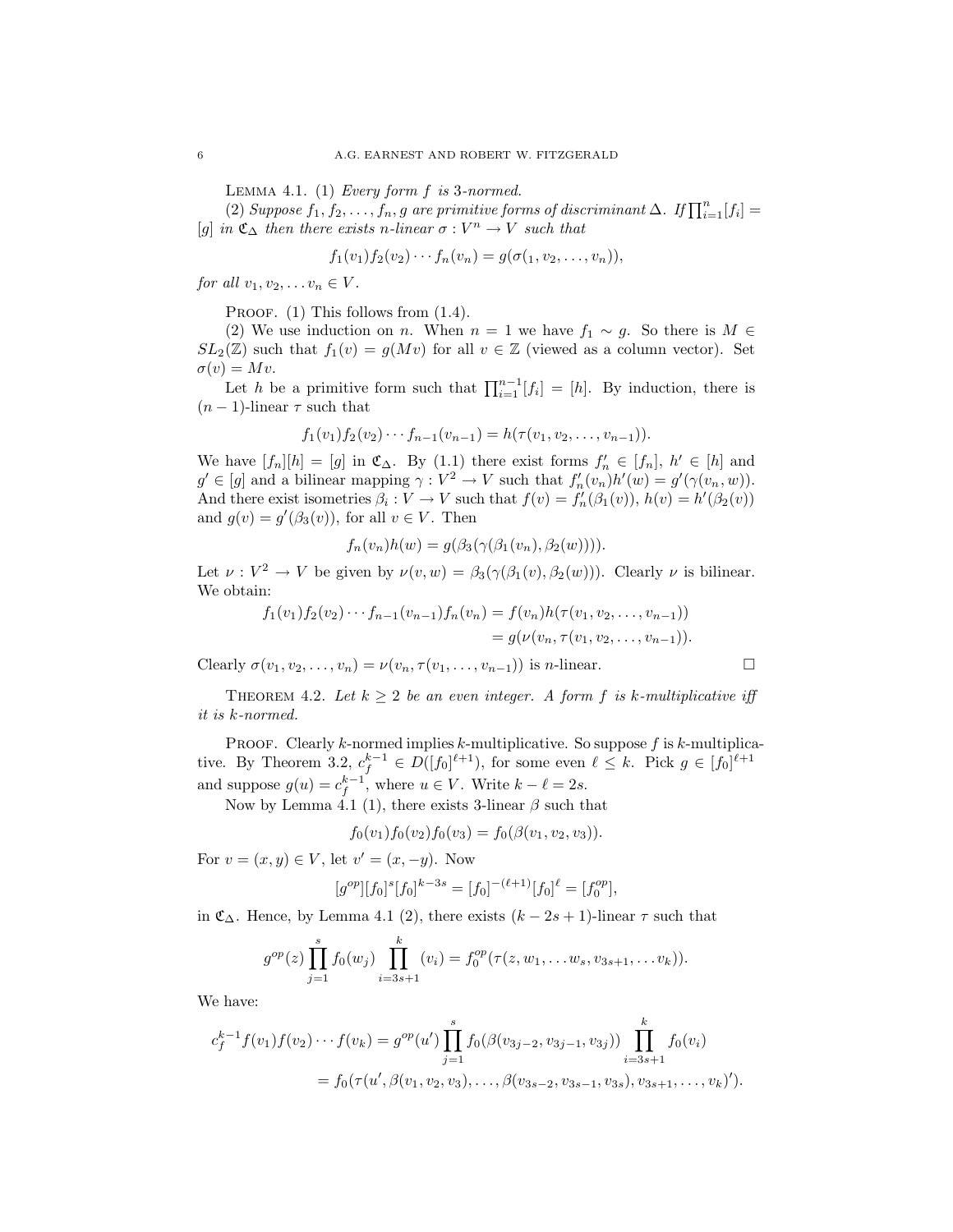Let  $\sigma$  map  $(v_1, v_2, \ldots, v_k)$  to

 $\tau(u',\beta(v_1,v_2,v_3),\ldots,\beta(v_{3s-2},v_{3s-1},v_{3s}),v_{3s+1},\ldots,v_k)'$ .

Clearly  $\sigma$  is k-linear. We have  $c_f^{k-1} f_0(v_1) \cdots f_0(v_k) = f_0(\sigma(v_1, \ldots, v_k))$ . Multiply by  $c_f$  to get:

$$
f(v_1)f(v_2)\cdots f(v_k)=f(\sigma(v_1,v_2,\ldots,v_k)),
$$

showing that  $f$  is  $k$ -normed.

REMARK. Specialized to the case  $k = 2$ , Theorem 4.2 establishes the truth of the Conjecture 0.1 of [**3**].

#### **5. Parametrizable forms**

Aicardi and Timorin [3] characterize all the forms f and bilinear pairings  $\sigma$  for which the identity

$$
f(x)f(y) = f(\sigma(x, y))
$$

holds for all  $x, y \in V$ . These fall into four types, which are enumerated in Theorem 1.1 of [**3**]. An examination of this result shows that in the first three cases the forms are of the type rg where  $r \in D(g)$ , and in the remaining case the form f is parametrizable. From this we conclude that if a form is multiplicative but not parametrizable, then it must be of the type rg with  $r \in D(g)$ .

We are thus led to further investigate the parametrizability of forms of the type rf for  $r \in D(f)$ . For forms of this type, we give criteria for parametrizability in terms of the solutions of  $f(u, v) = ra^2$ .

PROPOSITION 5.1. Let  $f = (a, b, c)$  and  $r \in D(f)$ . Then rf is parametrizable *if and only if there exist*  $\alpha, \delta \in \mathbb{Z}$  *such that*  $f(\alpha, \delta) = ra^2$  *and either:* 

(1)  $\delta \neq 0$ ,  $\delta \mid (\alpha^2 - ra)$ , and  $\delta^2 \mid (\alpha^3 - ra\alpha + rb\delta)$ ; or (2)  $\delta = 0$ ,  $\alpha | rb$ , and  $\alpha^3 | (r^2b^2 - rc\alpha^2)$ .

PROOF. Suppose that rf is parametrizable. So there exist  $\alpha, \beta, \gamma, \delta \in \mathbb{Z}$  such that:

(5.1) 
$$
ra = \alpha^2 - \gamma \delta, rb = \alpha \gamma - \beta \delta \text{ and } rc = \gamma^2 - \alpha \beta.
$$

Assume first that  $\delta \neq 0$ . Solving for  $\gamma$  in the first equation of (5.1) gives

$$
\gamma = \frac{\alpha^2 - ra}{\delta},
$$

and it follows that  $\delta \mid (\alpha^2 - ra)$ . The second equation gives

$$
\beta = \frac{\alpha \gamma - rb}{\delta} = \frac{\alpha(\alpha^2 - ra) - rb\delta}{\delta^2} = \frac{\alpha^3 - ra\alpha - rb\delta}{\delta^2},
$$

giving  $\delta^2 | (\alpha^3 - ra\alpha - rb\delta)$ . The third equation of (5.1) then becomes

$$
rc = \left(\frac{\alpha^2 - ra}{\delta}\right)^2 - \alpha\left(\frac{\alpha^3 - ra\alpha - rb\delta}{\delta^2}\right),
$$

from which it follows that

$$
ra^2 = a\alpha^2 = b\alpha\delta + c\delta^2 = f(\alpha, \delta).
$$

For the converse, assume that  $f(\alpha, \delta) = ra^2$  and use the above expressions for  $\beta$ and  $\gamma$ . It is straightforward to verify that the equations in (5.1) hold.

 $\Box$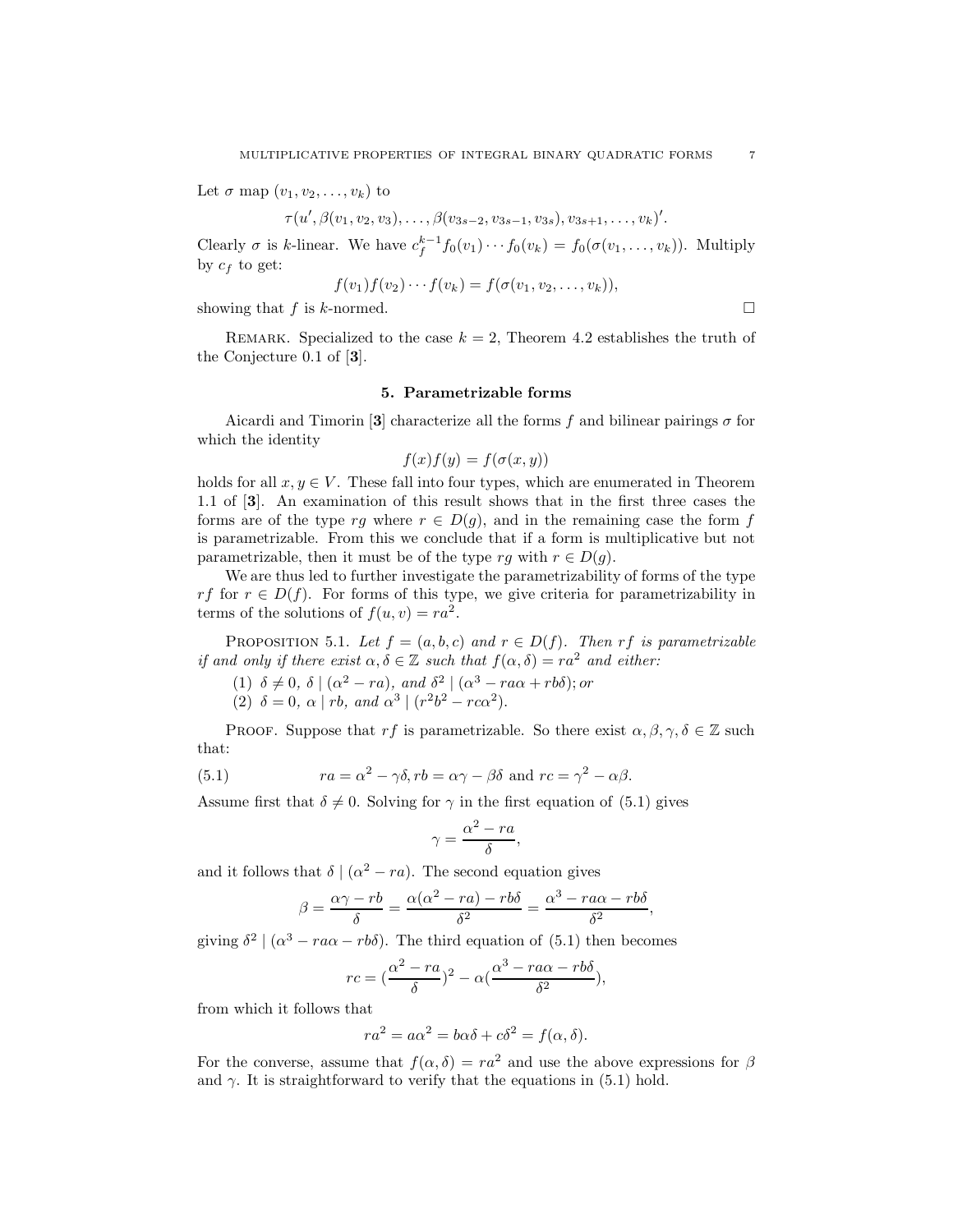Now suppose that (5.1) holds with  $\delta = 0$ . The first equation of (5.1) gives

$$
f(\alpha, \delta) = f(\alpha, 0) = a\alpha^2 = ra^2.
$$

The second equation of (5.1) becomes  $rb = \alpha \gamma$  and so  $\alpha \mid rb$ . Substituting this expression for  $\gamma$  into the third equation of (5.1) and solving for  $\beta$  yields

$$
\beta = \frac{r^2b^2 - r c\alpha^2}{\alpha^3},
$$

and hence  $\alpha^3$  |  $(r^2b^2 - rca^2)$ , as claimed. The converse again follows by direct substitution of the above expressions for  $\beta$  and  $\gamma$  into (5.1) and using the condition that  $f(\alpha, 0) = ra^2$ .

This proposition makes it easy to analyze the following example, which shows that the converse of the first implication in (2.2) does not hold in general.

EXAMPLE. The form  $(4, -2, 12)$  is not parametrizable. To see this, apply Proposition 5.1 with  $r = 2$  and  $f = (2, -1, 6)$ . The only representations of  $ra^2 = 8$ by the form f are  $(\pm 2, 0)$ . Condition (2) of Proposition 5.1 is not satisfied for either of these, since  $\alpha^3 = \pm 8$  and  $r^2b^2 - r c \alpha^2 = -44$ .

When examining the multiples of a fixed primitive form  $f$  by represented values r, it generally happens that  $rf$  is parametrizable for some values of r but not others. However, it can never be the case that for a given primitive form  $f$  there exist no values of  $r$  for which  $rf$  is parametrizable.

COROLLARY 5.2. For any form f, there exist infinitely many  $r \in D(f)$  such *that* rf *is parametrizable.*

PROOF. By replacing  $f$  with an equivalent form if necessary, we can assume that  $f = (a, b, c)$  with  $a \neq 0$ . Take  $r_0 = f(a, a)$ . It is easily checked that the conditions of Proposition 5.1 (1) are satisfied. So  $r_0 f$  is parametrizable. For any integers  $s \neq 0$ ,  $r_0 s^2 f$  is also parametrizable (replace each parameter  $\rho$  by  $s\rho$ ).  $\Box$ 

On the other hand, the following result shows that it can happen that  $rf$  is parametrizable for all  $r \in D(f)$ .

COROLLARY 5.3. If  $f = (a, b, c)$  and  $a \mid b$ , then  $rf$  is parametrizable for every  $r \in D(f)$ .

PROOF. For  $r = f(u, v)$ , take  $\alpha = au$  and  $\delta = av$ . Case 1:  $v \neq 0$ . In this case

$$
\alpha^{2} - ra = a^{2}u^{2} - a(au^{2} + buv + cv^{2}) = -av(bu + cv) = -\delta(bu + cv).
$$

So  $\delta$  | ( $\alpha^2 - ra$ ). Further,

$$
\alpha^3 - ra\alpha + rb\delta = (au)^3 - (au^2 + buv + cv^2)a(au) + (au^2 + buv = cv^2)b(av)
$$
  
=  $-a^2cuv + abuv^2 + abcv^3$ .

The last expression in the previous line is divisible by  $\delta^2 = a^2v^2$  since a | b; hence,  $\delta^2 | \alpha^3 - ra\alpha + rb\delta$  and the conditions of Proposition 5.1 (1) are satisfied.

Case 2:  $v = 0$ . In this case,  $r = f(u, 0) = a\alpha^2$ . So  $rb = (a\alpha^2)b$  is divisible by  $\alpha$ , and

$$
r^{2}b^{2} - r c \alpha^{2} = (a\alpha^{2})^{2}b^{2} - (a\alpha^{2})c\alpha^{2} = \alpha^{4}(a^{2}\alpha b^{2} - ac)
$$

is divisible by  $\alpha^3$ . Hence, the conditions of Proposition 5.1 (2) are satisfied.  $\Box$